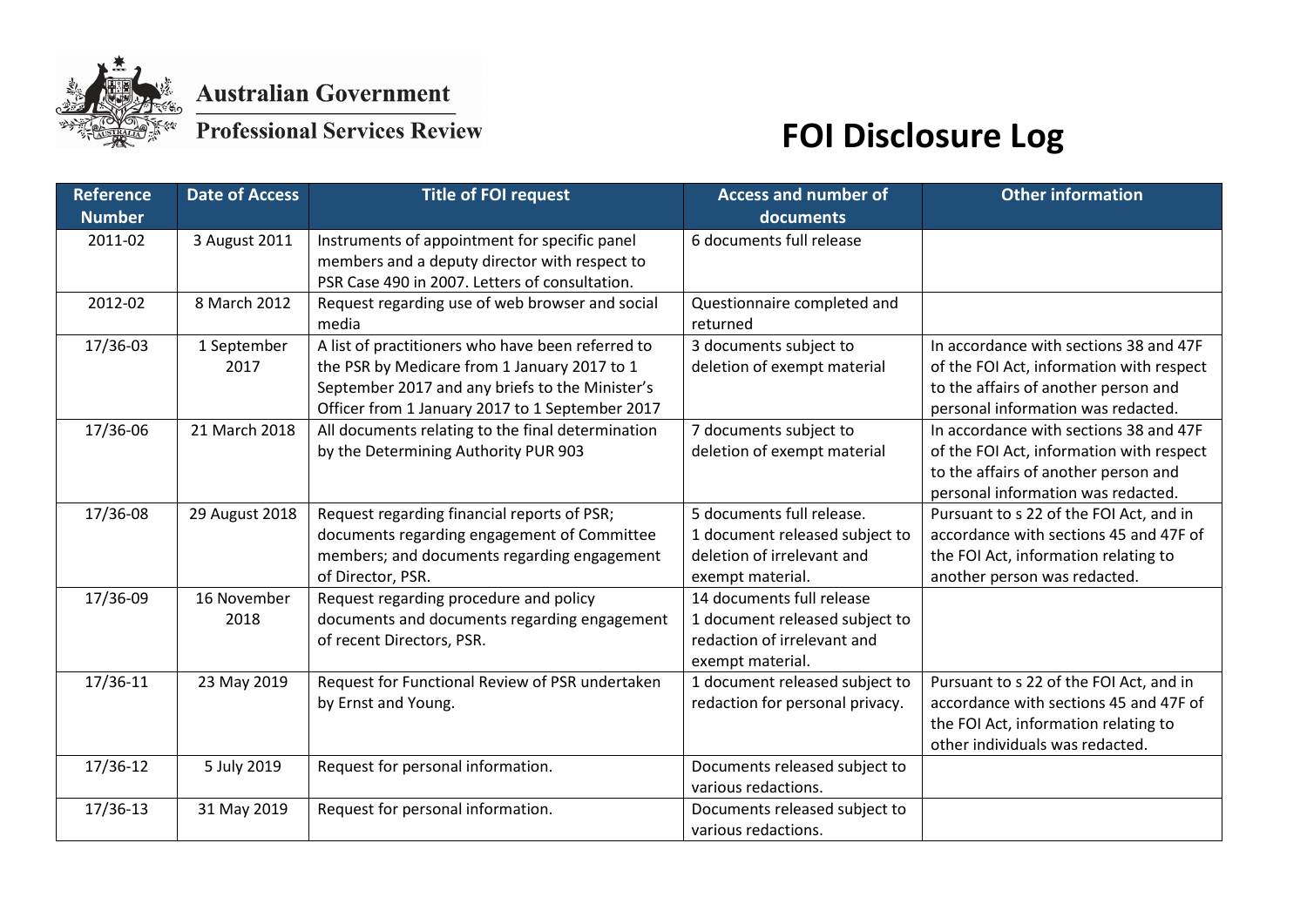

**Australian Government** 

### **Professional Services Review**

# **FOI Disclosure Log**

| 17/36-14                   | 25 July 2019     | Request for Functional Review of PSR undertaken<br>by Ernst and Young and for agency documents in<br>response to Review.                                                                                           | 13 documents released subject<br>to redaction of irrelevant and<br>exempt material.                                                            | Significant redaction of content<br>irrelevant to the scope of the request.<br>Pursuant to s 22 of the FOI Act, and in<br>accordance with sections 45 and 47F of<br>the FOI Act, information relating to<br>another person was redacted.         |
|----------------------------|------------------|--------------------------------------------------------------------------------------------------------------------------------------------------------------------------------------------------------------------|------------------------------------------------------------------------------------------------------------------------------------------------|--------------------------------------------------------------------------------------------------------------------------------------------------------------------------------------------------------------------------------------------------|
| 17/36-15                   | <b>July 2019</b> | Request for current policy, procedure and selection<br>criteria for appointment to be a panel member and<br>chair of PSR between 01/01/2017 and 30/06/2019                                                         | 4 documents full release                                                                                                                       |                                                                                                                                                                                                                                                  |
| 17/36-19                   | <b>June 2020</b> | Request for personal information.                                                                                                                                                                                  | 90 documents released subject<br>to redaction of irrelevant and<br>exempt material.                                                            | Redactions of content pursuant to<br>exemptions including s37(2)(b), 38, 42,<br>47C, 47E(d) and 47F of the FOI Act.<br>Pursuant to s 22 of the FOI Act,<br>information relating to another person<br>was redacted.                               |
| 17/36-20                   | August-          | Request for personal information, instruments of                                                                                                                                                                   | 9 documents released subject                                                                                                                   | Redactions of content pursuant to                                                                                                                                                                                                                |
|                            | September 2020   | appointment for members of the Determining<br>Authority and any policy/guidelines provided to<br>the Determining Authority for considering Final<br>Reports of Professional Services Review Committee<br>hearings. | to redaction of irrelevant and<br>exempt material.                                                                                             | exemptions including sections 47C,<br>47E(d) and 47F of the FOI Act. Pursuant<br>to s 22 of the FOI Act, information<br>relating to another person was<br>redacted.                                                                              |
| 17/36-023                  | March 2021       | Request regarding documents made by PSR for the<br>purposes of s 10(a), (b) and (d) of the Public<br>Governance, Performance and Accountability Rule<br>2014.                                                      | 6 documents released subject<br>to deletion of irrelevant<br>material.                                                                         | Pursuant to s 22 of the FOI Act,<br>irrelevant information was deleted.                                                                                                                                                                          |
| 17/36-024 and<br>17/36-026 | <b>July 2021</b> | Request regarding communications between the<br>Determining Authority and the Director of PSR, and<br>the Determining Authority and the PSR Agency<br>between 13/03/2021 and 01/06/2021.                           | 16 documents released subject<br>to deletion of exempt material,<br>redaction for personal privacy<br>and redaction of irrelevant<br>material. | Exemptions pursuant to exemptions<br>including 38, 42, 47C, 47E(d) and 47F of<br>the FOI Act. Pursuant to s 22 of the FOI<br>Act, information relating to another<br>person and content irrelevant to the<br>scope of the request were redacted. |